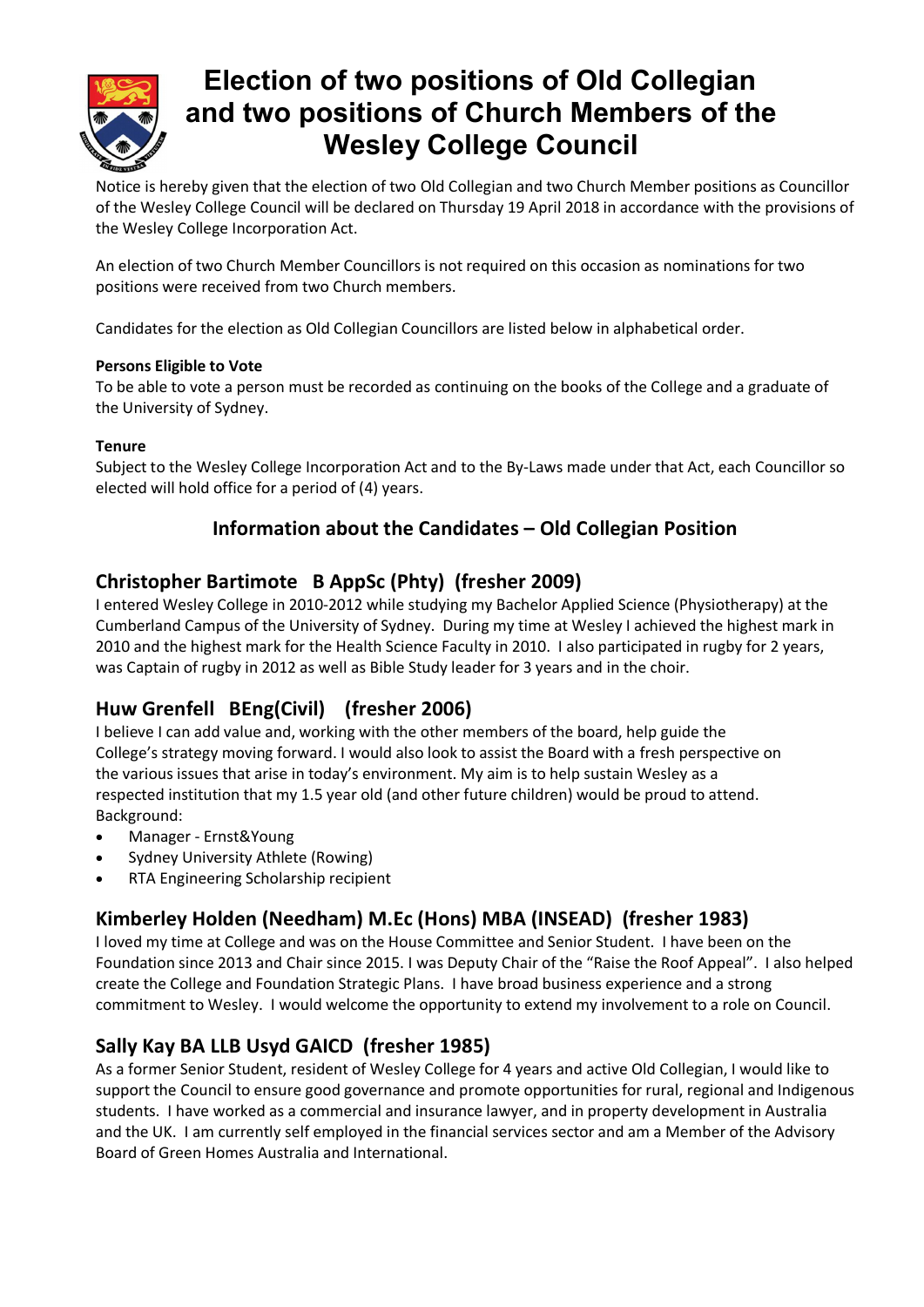

## **Election of two positions of Old Collegian of the Wesley College Council**

20 March 2018

# **Voting Paper**

### **Directions for Voting**

- 1. Voting will be based on an optional preferential basis i.e. you may vote for one, some or for all candidates in your preferred order.
- 2. Preferences will be distributed and the two candidates with the highest number of votes will be declared elected.
- 3. You must indicate your preferred order of candidates for your vote to be valid. Mark the voting paper by placing a 1 (or numbers up to 4) to the left of the candidate.
- 4. Having marked your voting paper, place it and the signed declaration into an envelope marked Returning Officerg seal it and send to the Returning Officer, Wesley College, Western Ave, University of Sydney NSW 2006.
- 5. Should you choose to utilize email, your voting paper and declaration should be provided in PDF format to lsutherland@wesleycollege-usyd.edu.au.
- 6. All voting papers so transmitted and received and date stamped by the Returning Officer no later than 5.00pm on Friday 13 April 2018 will be counted in the ballot.

# **LIST OF CANDIDATES**

#### **Old Collegian Candidates**

 $\Box$  Christopher Bartimote



Sally Kay

NOTE - No signature is to be written on this voting paper